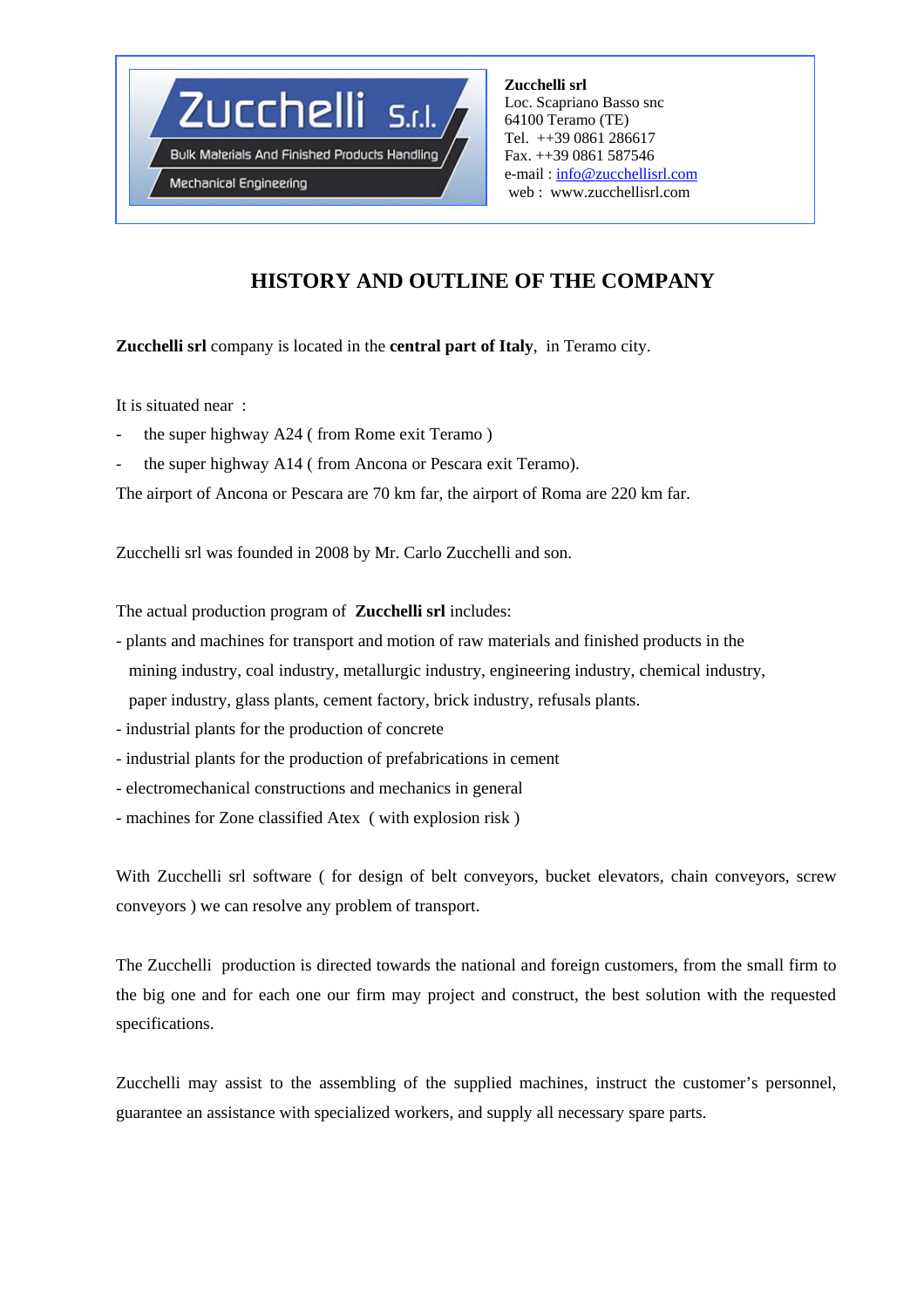## THE PRODUCTION

#### **Transport sector ( Bulk Material Handling )**

any type of belt conveyors ( sidewall coveyors, pipe conveyors,….) any type of bucket elevators any type of screw conveyors "Redler type" chain conveyors (1, 2 or 3 chains) "Zippe type" chain conveyors Scrapers chain conveyors ( Redler type or others ) "Apron Feeders" "Apron Feeders Caterpillar type" Pneumatic deviators Vibrating cones Double-clip valves Portual Bins with belt feeders **Trippers** 

#### **Storage sector**

all type of feeding and batching conveyors with rolling shutters any type of screw conveyors any type of elevators all type of belt conveyors with metal cord special conveyors for operating machines realized on design or requested specifications

#### **Food sector**

special conveyors for food as to standards silos

#### **Cement manufactured goods**

complete plants or single components for the continuous production of in cement complete plants for the production of panels complete plants for the production of beams and pillars with "Tecnoimpianti 2000" system complete plants for the transport of finished products from the block making machine to the packaging line turbomixers dedusting systems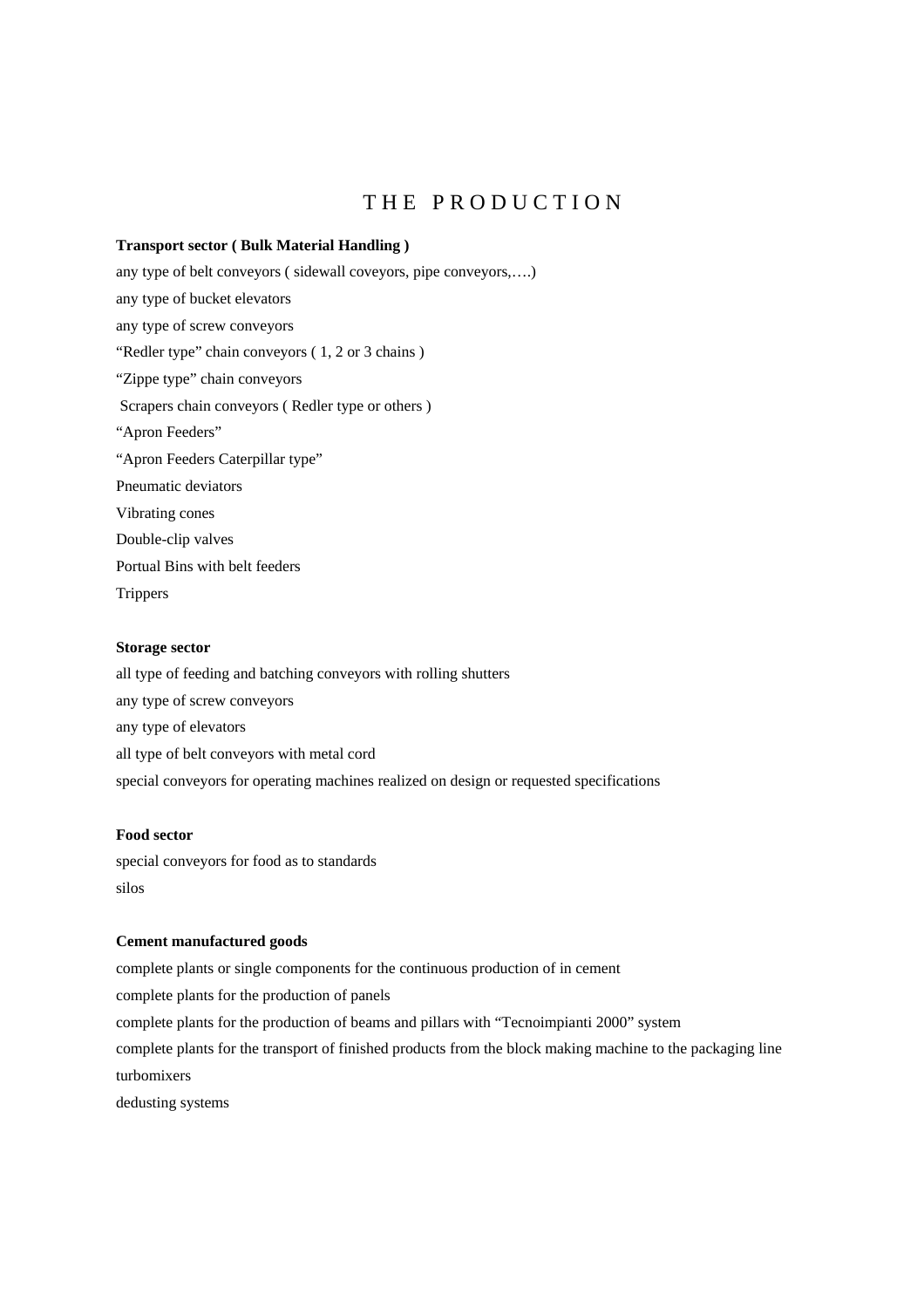#### **Brick industry**

storage and distribution with batching of clay automatic loaders for drying rooms of fresh products storage and distribution with batching of clay continuous roller drying rooms automatic loaders for dry material automatic dischargers for burned products with packaging

#### **Cement factory**

automatic filling of raw material storage automatic pickup of raw materials and distribution transport of bags (motorized curves, etc.) stackers and reclaimers cleaning chain conveyors dedusting systems

#### **Glass industry**

complete plants for composition up to the loading of hopper furnace plants for recovery and crushing of glass scrap feeding for raw materials and glass scrap Turbo-mixers weighing systems silos, diversion devices, vibrating feeders. automatic machines

#### **Sugar industry**

ramp conveyors for sugar-beet conveyors for recovery "Redler type" conveyors and screw conveyors stone excluders automatic and manual rolling shutters elevator – conveyors for limestone and coal complete plants for filling of storage bin and empyting of sugar from bin stackers